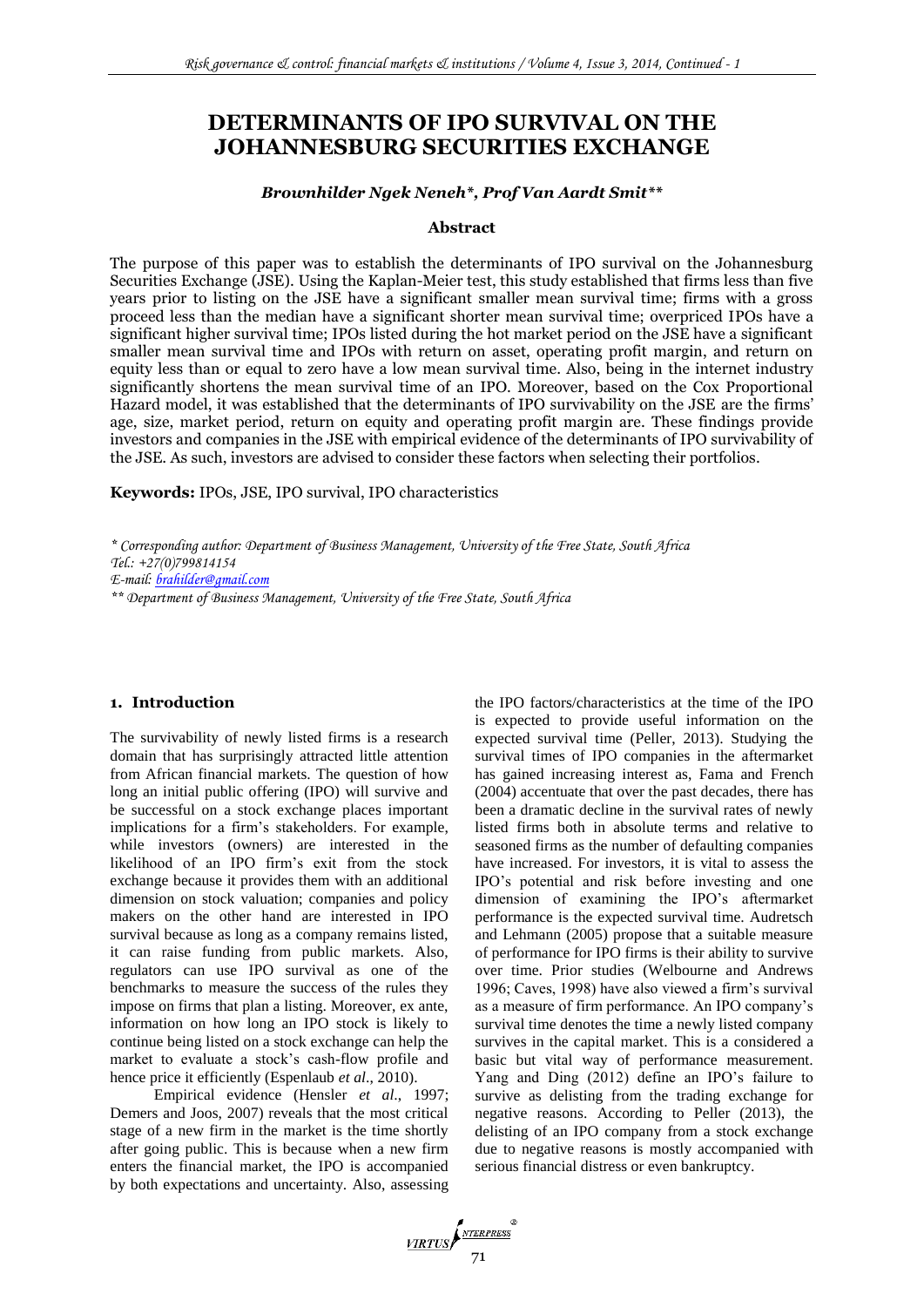A vast amount of prior studies (Peller, 2013; Ahmad, 2012; Santos, 2011; Demers and Joos, 2007; Kooli and Meknassi, 2007; Carpentier and Suret, 2011; Thomadakis, Gounopoulos and Nounis, 2011; Peristiani and Hong, 2004; [Gounopoulos,](http://surrey.academia.edu/DimitriosGounopoulos) 2011; Boubakri, Kooli and L'Her, 2005), have produced a mixed bag of results across different stock markets, with both financial and non-financial factors (e.g. firm age, market capitalization, timing of issue, leverage, profitability, offer size, gross proceeds, price to book value (P/B), market to book value (M/B) and insider ownership) having different influences on IPO survivability in different stock markets. In South Africa, IPO studies on the JSE have mainly focused on the short and long run IPO performance (in terms of IPO returns) across different time period (Neneh and Smit; 2014; Neneh and Smit, 2013; [Van Heerden,](http://www.sciencedirect.com/science/article/pii/S1879933712000310) and [Alagidede,](http://www.sciencedirect.com/science/article/pii/S1879933712000310) 2012; Alli et al., 2010) with little or no studies examining the survivability of the IPOs. As such, this study focuses on this critical aspect of the process of going public, namely, the survival of IPO firms in the aftermarket on the JSE. This study investigates which factors/ characteristics can improve the survival profile of IPOs on the JSE. The rational for this study is that over the years while some IPOs studies on the JSE have provided information on different aspects of the post-IPO long run performance, the survival profiles of IPO companies on the JSE have not been studied. Also, studies on IPO survivability across different studies markets have produced mixed results. As such, information on the survival profile of IPOs on the JSE will provide very valuable information on IPOs on the JSE, as findings from this paper will help investors to better assess their risks to returns portfolios more properly, and also enable the issuing firms to take better decisions when going public.

#### **2. Literature review**

### *2.1. IPO survival*

Literature studies on IPO survival have been carried out in an attempt to ascertain the reasons as to why a new firm actually fails in the market. According to Peller (2013), studies on IPO survival is strongly related to that of firm survival in general. The resource-based theory has been used to provide explanations as to why some firms find it difficult to survive (Esteve-Pe´rez and Man˜ez-Castillejo, 2008). The resource-based view of a firm places emphasis on the internal characteristics (resources and capabilities) of the firm as an underlying factor that enables them to make different strategic choices that result in different outcomes (Seedee *et al*., 2009). The resource-based view is of great relevance, as it argues that the long-term survival of firm depends on its distinctive resources and capabilities, and the development of this distinctiveness over time through nurturing the firm's core competencies (Kelliher and Reinl, 2009). Therefore, the ability of a firm to develop distinct resources and capabilities increases its ability to adapt and adjust to the changing competitive environment and thus helps to improve its survival prospects.

Research on IPO survival has also adopted the literature on bankruptcy prediction models such as that of Beaver (1966), Altman (1968), and Ohlson (1980) in the United States, Inman (1991) in the United Kingdom, and Cybinski (2001) in Australia. These studies identified characteristics and factors (accounting information, company's age, timing of issue (hot and cold market periods), financial ratios, leverage, profitability, offer size, gross proceeds, market capitalization, price to book value (P/B), venture capital, underwriters, role of information intermediaries, market to book value (M/B), insider ownership, deal-related variables) to be key determinants of IPOs survival across different stock markets, although some of these studies differing continually, while others produce inconclusive empirical results.

Hence, in order to find out the determinants of IPO survival on the JSE, this study classifies IPO characteristics into firm specific characteristics (firm's age, firm's size, and industry); issue related characteristics (IPO market periods, and initial performance); and Profitability ratios.

### *2.2. Firm specific characteristics*

#### *2.2.1. Firm's Age*

The age of an IPO firm has been considered as an underlying risk proxy (Carpentier and Suret 2011; Demers and Joos 2007; Hensler *et al*., 1997; Jain and Martin 2005; Ritter, 1991), as it is expected that companies with more experience before going public have lower failure rates than young companies. Peristiani and Hong (2004) found a firm's age to be a fairly good predictor of aftermarket survival. Amini and Keasey (2011) indicated that older British IPOs had a longer mean survival time than younger ones. Hensler *et al.* (1997) pointed out that a firm's age at the time of listing is positively related to its long run survival. Contrary to these studies, Yang and Ding (2012) found that the age of the firm had no significant relationship with its aftermarket survival. Nonetheless, following the outcome from most studies (Hensler *et al,* 1997; Demers and Joos 2007; Amini and Keasey, 2011) we expected that the firm's age at offering should be positively related to the likelihood of survival of IPOs on the JSE.

### *2.2.2. Firm Size*

Prior research (Amini and Keasey, 2011; Jain and Martin, 2005) have revealed that the size of offering captures the extent of information asymmetry surrounding the IPO. As such it is expected that firms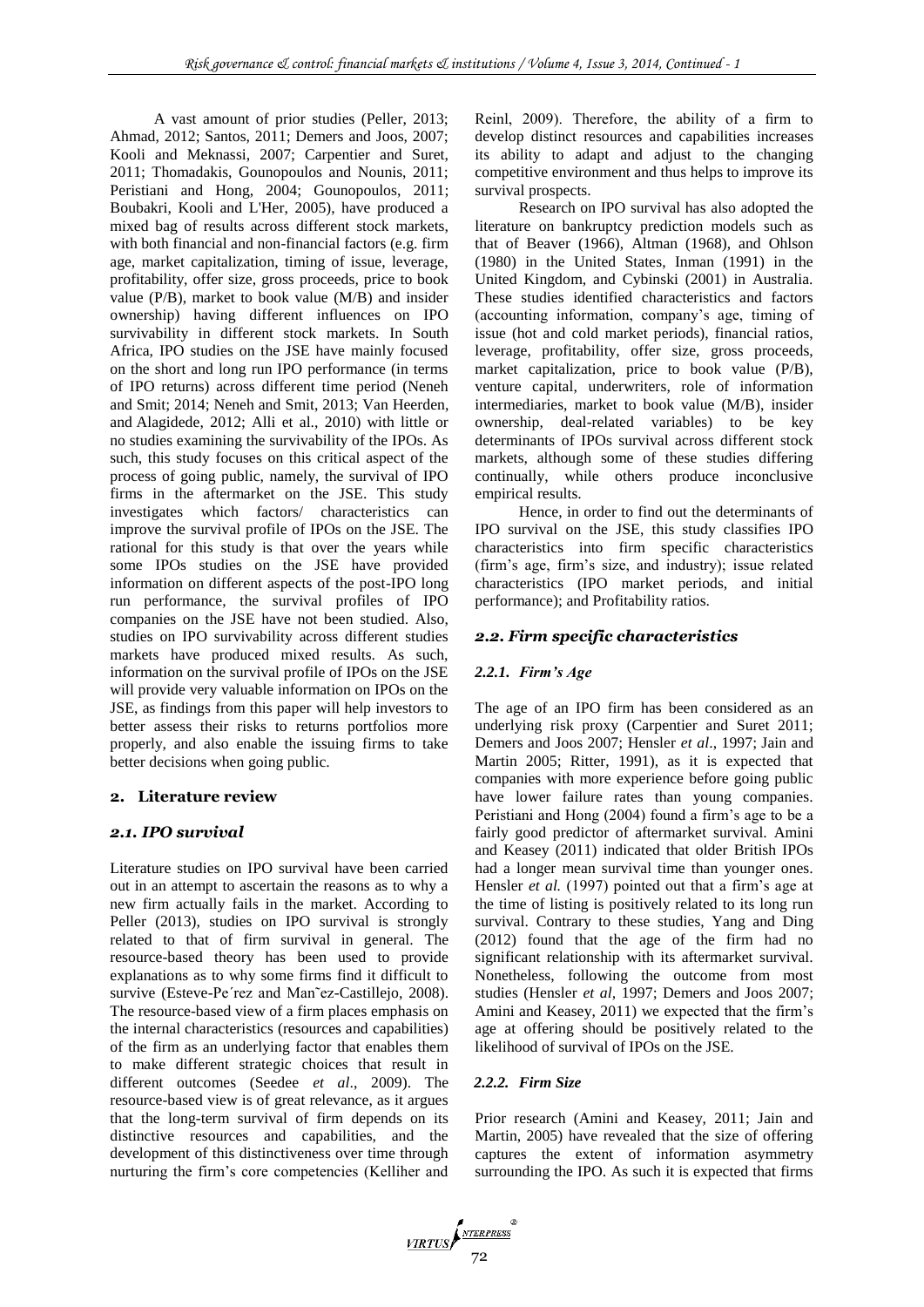with a larger issue size should have less information asymmetry and uncertainty regarding the future prospects of the company. Accordingly, studies by (Carpentier and Suret, 2007; Lamberto and Rath, 2008; Demers and Joos, 2006; Hensler *et al.,* 1997) established that the size of IPO was positively related to the survival rates of new issues. Also, Kooli and Meknassi (2007:39) found that the sized of IPOs is positively related to the survival rate. However, Yang and Ding (2012) failed to find any significant relationship between IPO size and its aftermarket survivability. In line with the majority of studies, we expect a positive relationship between firm size and an IPO firm's likelihood of survival on the JSE. Similar to prior studies (Carpentier and Suret, 2007; Lamberto and Rath, 2008) firm size is measured in terms of gross proceeds.

### *2.2.3. Industry (Internet vs Non-Internet)*

Several studies (Botman et al., 2009; Bhattacharya et al., 2006; Bartov et al., 2002) have indicated that there are significant differences between internet IPOsand IPOs from other industries. Studies (Bootman et al., 2009; Bhattacharya et al, 2006; Peristiani and Hong, 2004) from the US have shown that IPO firms in the internet industry are high risk IPOs because they have a higher probability of failure than other firms. Hamza and Kooli (2010) and Botman et al. (2009) have shown that internet firms have a significant negative impact on IPO survival. According to Botman et al. (2009), IPOs in the internet sector present a high risk to investors and are different in nature thus making them an important sector to examine. Given that internet firms are considered a high risk, we expect following prior studies (Hamza and Kooli, 2010; Botman et al., 2009) that internet IPOs in the JSE will have a negative impact on IPO survivability.

#### *2.3. Issue related characteristics*

#### *2.3.1. IPO market periods*

IPO markets follow cyclical patterns with dramatic swings called hot and cold markets. Hot market periods are periods of rising initial returns and increasing numbers of IPOs, and are characterized by extremely high initial returns and by an extraordinarily high variability of initial returns (Doeswij *et al*., 2006; Altl, 2005). Cold market periods on the other hand are characterized by less underpricing, lower issuance, fewer instances of oversubscription, and larger offerings (Helwege and Liang, 2002). Several studies (Carpentier and Suret, 2007; Boubakri, Kooli and L'Her, 2005, Demer and Joos, 2006) have established that IPOs issued during hot market periods have low survival rates and high failure rates than IPOs issued during the cold market periods. Likewise, Ritter (1991) and Loughran and Ritter (2004) found a negative relationship between hot market periods and IPO survival. This results from the fact that high initial returns lead to excessive demand for IPOs and thus create favourable market conditions for issuers who can raise capital at lower costs (Demers and Joos, 2007). This then entices lower quality issuers to take advantage of investor sentiment and go public regardless of the danger of not being able to perform and survive in the long run (Kooli and Meknassi, 2007). Consequently, we expected that IPOs issued during the cold market period to have a higher survival rate than IPOs issued during the hot market.

#### *2.3.2. Initial Performance*

According to Ahmad (2012), good quality issuer reduces uncertainty and signals their quality by underpricing the IPOs. Therefore, from a signaling perspective, it is expected that underpricing should have a positive relationship with IPO survival. Consistent with this prediction, Demers and Joos (2007) established a positive relationship between the initial returns and long term survival of high-internet IPOs. Hensler *et al*. (1997) found that IPOs with higher positive initial returns have a high probability of survival. Conversely, Hamza and Kooli (2010) observed that higher level of underpricing increases the likelihood of failure. While, Espenlaub *et a.l* (2010) did not find any significant impact of initial returns on the survival of IPOs on the AIM stock exchange. Following the signaling perspective, we expect a positive relationship between initial returns and the survival of IPOs on the JSE.

### *2.4. Profitability ratios*

Profitability ratios measure a company's ability to generate earnings. The profitability of the firm has been identified by Lamberto and Rath (2008) as a key survival factor. These authors elucidate that firms that are more profitable at the beginning of their public life are likely to remain profitable in future and thus hypothesize that a firm's profitability is positively related to its survival. Chancharat *et al*. (2009) established that firms with a high profitability ratio have more likelihood to survival. Similarly, Espenlaub *et al*. (2010) established that pre-IPO return on asset (ROA) had a statistically significant positive impact on IPO survival. Conversely, Peristiani and Hong (2004) found a strong and statistically significant negative relationship between pre ROA and IPO survival. As a proxy for profitability ratio, this study utilizes ROA, return on equity (ROE), and operating profit margin (OPM) as a measure of profitability ratio of the firms. In line with Lamberto and Rath (2008), we expect that firms with a high profitability ratio should have a high likelihood of survival for IPOs on the JSE.

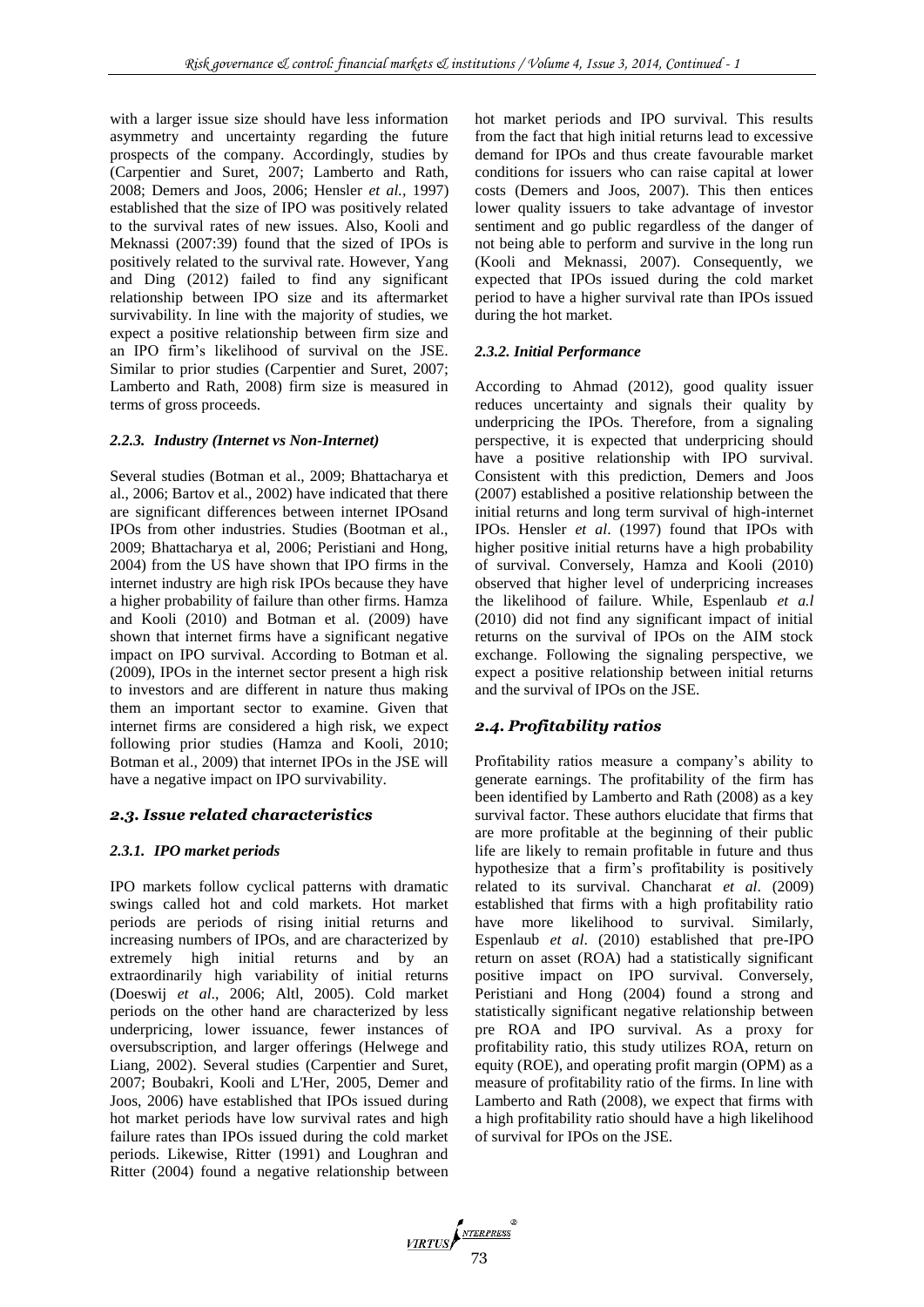### **3. Methodology**

### *3.1. Sample and data collection methods*

The sample for this study comprises of a 310 IPO companies that were listed on the JSE during the period of 1996 to 2007. The information was sourced from McGregor-BFA database. Information on the explanatory variables (Table 1) was also sourced from McGregor-BFA database.

**Table 1.** Definition of explanatory variables

| Variable                             | <b>Definition</b>                                                                                                                                                                                                                   |
|--------------------------------------|-------------------------------------------------------------------------------------------------------------------------------------------------------------------------------------------------------------------------------------|
| <b>Firm Specific Characteristics</b> |                                                                                                                                                                                                                                     |
| Age                                  | Age is calculated as the number of years since incorporation of the                                                                                                                                                                 |
|                                      | IPO firm measured at the time of going public                                                                                                                                                                                       |
| <b>Size</b>                          | The size is the gross proceeds (GP) raised at IPO                                                                                                                                                                                   |
| <b>Industry (Internet)</b>           | The Internet dummy takes a value of 1 if an IPO company is an                                                                                                                                                                       |
| Dummy)                               | internet IPO and 0 otherwise. Classification of an IPO based on                                                                                                                                                                     |
|                                      | internet and non-internet follows from prior studies (Knauff et al.,                                                                                                                                                                |
|                                      | 2003; and Botman, et al., 2009; Hamza and Kooli, 2010).                                                                                                                                                                             |
| <b>Issue Related characteristics</b> |                                                                                                                                                                                                                                     |
| <b>Market Dummy</b>                  | Market dummy takes a value of 1 if the IPO firm was listed during<br>a hot market period and 0 otherwise. Classification of an IPO into                                                                                             |
|                                      | hot or cold market period is based on the cumulative number of<br>IPO companies that were listed in the given period when the firm<br>was listed. This is in line with prior studies (Doeswij et al., 2006;<br>Neneh & Smit, 2013). |
| <b>Initial Performance</b>           | The market adjusted abnormal return (MAAR) at the first day of                                                                                                                                                                      |
|                                      | trading.                                                                                                                                                                                                                            |
| <b>Profitability ratios</b>          |                                                                                                                                                                                                                                     |
| <b>ROA</b>                           | The Pre IPO ROA of the IPO firm                                                                                                                                                                                                     |
| <b>NPM</b>                           | The Pre IPO ROA of the IPO firm                                                                                                                                                                                                     |
| <b>ROE</b>                           | The Pre IPO ROA of the IPO firm                                                                                                                                                                                                     |

### *3.2. IPO Survival*

It is a generally acceptable scenario that an IPO company has survived if it is still listed on the stock exchange at the end of an observation period (Lamberto & Rath, 2008; Botman et al., 2009; Amini & Keasey, 2011; Demers & Joos, 2007; Wagner & Cockburn, 2010). As such, non-survivors are firms delisted from the stock exchange for any reason (e.g. suspension, liquidation, merger/acquisition etc.). In this study, IPO companies in the sample are tracked from their listing date until the end of 2013. For example, a company that went public in 1996 is tracked for 17 years while a company that went public in 2007 is tracked for only six years. Tracking firms in this way is vital as it helps in ensuring that the survival analysis fully captures the two key issues which are the risk set and hazard rate (LeClere, 2000). The risk set refers to the subset of a sample that is a risk of the event occurring at a specified time period while the hazard rate refers to the probability of the event occurring to any member of the sample at a given point in time (LeClere, 2000). The event in this study is defined as the subset of IPO firms that are delisted from the JSE for performance reasons. Since non-survivors also comprise of merger and acquisition, these group were treated as censored survivors.

The survival rates of the IPOs were estimated using the Kaplan-Meier estimator. IPO groups were segmented based on the explanatory variables in Table 1 and the survival distribution function for each group estimated. The Kaplan-Meier estimator is defined as follows:

$$
\hat{S}(t) = \prod_{t_i < t} \frac{n_i - d_i}{n_i}
$$

Where  $\hat{S}(t)$  is the estimated survival function in month t,  $t_i$  and  $d_i$  represent the number of IPO companies that actually experience the event (delisting for performance reasons) at time t, while  $n_i$ represent the number of IPOs in the study that are still listed at the start of month t. For each of the IPO strata for which the survival function is estimated, a log rank test is used to test the homogeneity of the survival distribution across the strata.

In order to determine the factors that affect IPO survival on the JSE, the Cox Proportional Hazard model is used. The Cox proportional hazard model is defined as follows: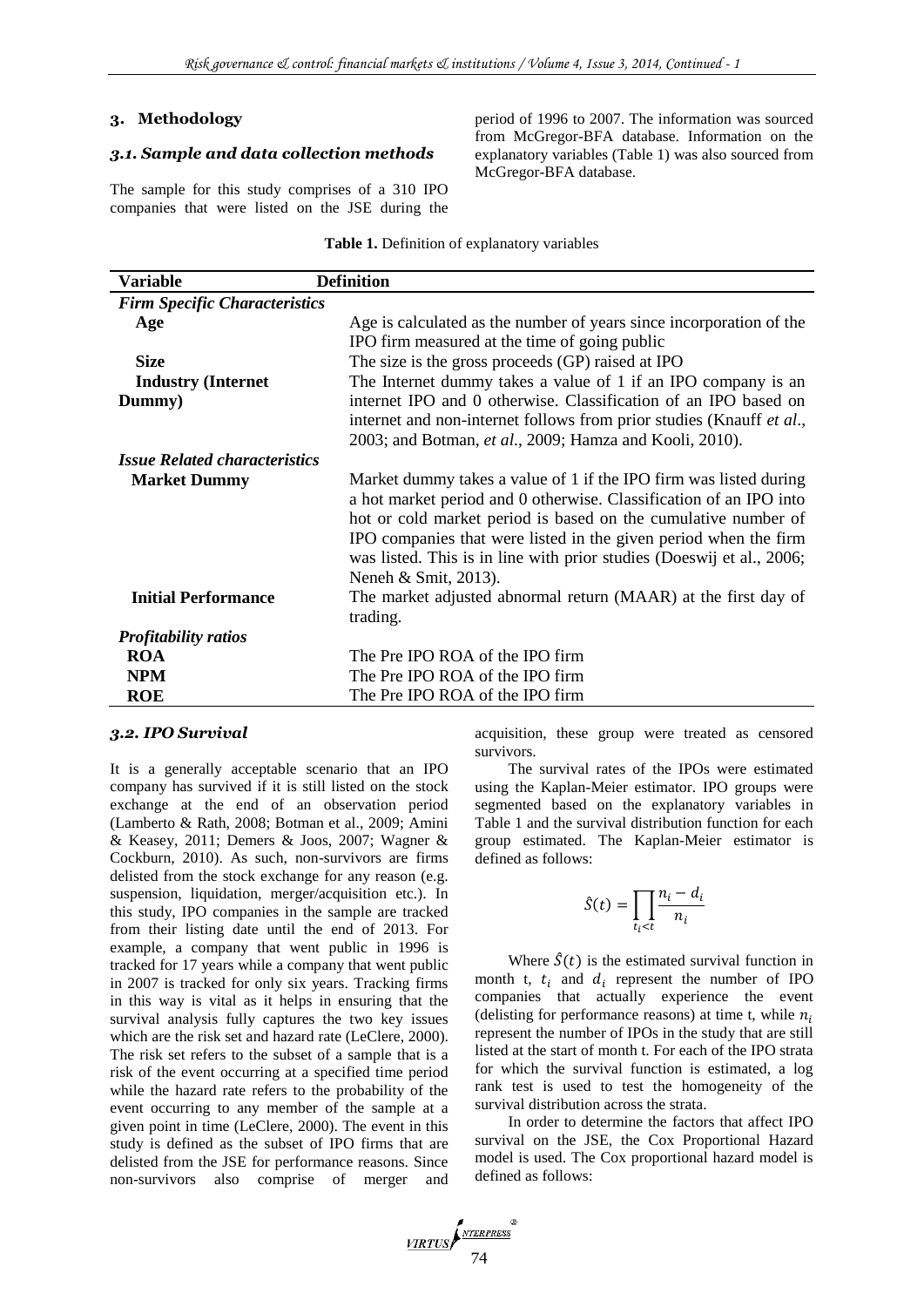$h(t|X) = h_0(t) \exp(X^T \beta)$ 

Where  $h(t|X)$  is the conditional delisting for performance reasons of an individual IPO company from the JSE with characteristic X representing the probability that the event occurs in a short time period given that the IPO firm survived until the beginning of the interval (Jain & Kini 2000).  $h_0(t)$  represents the baseline hazard, t the duration in months from listing to when the event occurs, and X is the vector of explanatory variables while  $\beta$  is the unknown regression estimate. The Cox proportional hazard model has been widely used in survival analysis (Kauffman & Wang, 2001; Cockburn & Wagner, 2007; Kauffman & Wang, 2007; Amini & Keasey, 2011; Espenlaub et al., 2009) because it has a distinctive advantage over other hazard model due to the fact that with the Cox Proportional hazard model, there is no assumption about the distribution of the hazard baseline (Carpentier and Suret, 2011).

#### **4. Results**

### *4.1. Descriptive information*

This section presents the descriptive statistics of the explanatory variables and the correlation between the variables. Based on the results in Table 2, it is seen that the mean age for the IPO firms in the sample prior to going public is 9.9 years while the mean gross proceeds is R16.55 million. The mean first day initial return is 77.74% which similar to that of prior studies (Neneh and Smit, 2013; [Van Heerden](http://www.sciencedirect.com/science/article/pii/S1879933712000310) and [Alagidede,](http://www.sciencedirect.com/science/article/pii/S1879933712000310) 2012). The correlation matrix indicates that there is a significant positive relationship between firm age and Size. Firm age also has a negative relationship with internet dummy showing that most internet IPOs list very early in after creation compared to non-internet firms.

**Table 2.** Descriptive statistics and correlation matrix

| <b>Descriptive Statistics</b> |               |                | <b>Correlation Matrix</b> |               |             |          |            |            |       |                |  |
|-------------------------------|---------------|----------------|---------------------------|---------------|-------------|----------|------------|------------|-------|----------------|--|
| Variables                     | Mean          | Std. Dev.      | (1)                       | (2)           | (3)         | (4)      | (5)        | (6)        | (7)   | (8)            |  |
| (1)                           | 9.90          | 16.76          | 1                         |               |             |          |            |            |       |                |  |
| (2)<br>(3)                    | 16.55<br>0.20 | 51.61<br>0.403 | $0.185***$<br>$-0.129**$  | 1<br>$-0.085$ | - 1         |          |            |            |       |                |  |
| (4)                           | 0.79          | 0.405          | 0.028                     | $-0.043$      | $0.159***$  |          |            |            |       |                |  |
| (5)                           | 77.74         | 379.98         | $-0.002$                  | $-0.048$      | 0.041       | 0.091    | 1          |            |       |                |  |
| (6)                           | 6.95          | 104.37         | 0.082                     | 0.006         | $-0.055$    | 0.033    | 0.056      | 1          |       |                |  |
| (7)                           | $-3.42$       | 191.18         | 0.040                     | 0.007         | $-0.015$    | $-0.003$ | $0.194***$ | $0.419***$ | -1    |                |  |
| (8)                           | $-35.57$      | 278.35         | 0.073                     | 0.048         | $-0.164***$ | $-0.054$ | $-0.003$   | $0.161***$ | 0.082 | $\blacksquare$ |  |

(1) Age (in years); (2) Size (GP in millions of Rand); (3) Internet Dummy; (4) Market dummy; (5) MAAR (%) (6) ROA; (7) OPM; and (8) ROE

### *4.2. Kaplan-Meier survival analysis of IPOs on the JSE*

This section presents results from the computed survival functions based on the Kaplan-Meier test. The numerical findings are presented in Table 3 while the graphs of the survival functions are presented in Figures 1 to 8.

The results from Table 3 indicate that firms less than five years prior to listing on the JSE have a significant smaller mean survival time (130.87 months) compared to firms older than or equal to five years (159.93 months). Also, a larger percent (46.63%) of the younger firms delist for poor performance on the JSE compared to the older firms (28.03%). The survival distribution function in Figure 1 also indicates that from the early months of listing on the JSE, the survival probability of younger firms seems to be consistently lower than that for older firms. The results are significant on the 1% level based on the Log-rank test presented in Table 3. These findings are in line with the findings of Amini and Keasey (2011) which indicated that older British IPOs had a longer mean survival time than younger ones. Prior studies (Ritter, 1991; Laitinen, 1992) have indicated that younger firms suffer from a higher financial distress due to lack of capital and cash flow generation. As such, younger firms are considered to be a high risk investment which is supported by the findings of this study as they have a high probability of delisting for poor performance.

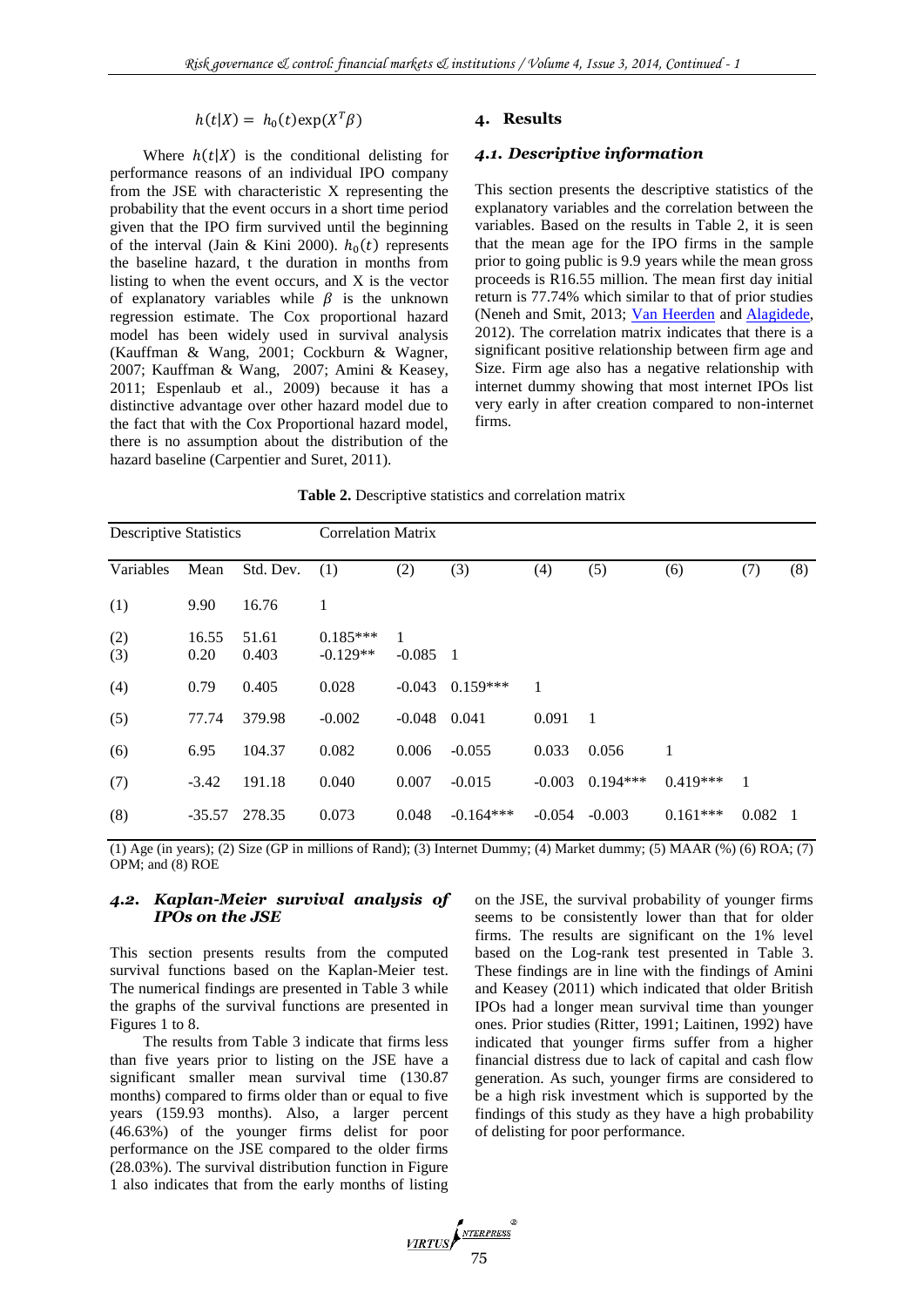| <b>Explanatory variables</b>         | issues                    | <b>Number of Number</b><br>events | of Mean      | Log rank test<br>survival time (p-value) |               |
|--------------------------------------|---------------------------|-----------------------------------|--------------|------------------------------------------|---------------|
|                                      |                           |                                   | (percentage) | in months                                |               |
| Firm specific characteristics:       |                           |                                   |              |                                          |               |
| Firm Age                             | Age < 5 years             | 178                               | 83 (46.63)   | 130.87                                   | 11.501        |
|                                      | Age $>=$ 5 years          | 132                               | 37(28.03)    | 159.93                                   | $(0.001)$ *** |
| Firm Size                            | $GP<$ median              | 155                               | 84 (54.19)   | 113.14                                   | 25.65         |
|                                      | $GP \geq median$          | 155                               | 36(23.23)    | 170.00                                   | $(0.000)$ *** |
| Industry                             | <b>Internet Companies</b> | 63                                | 36(57.14)    | 103.82                                   | 13.183        |
|                                      | Non-Internet Companies    | 247                               | 84 (34.01)   | 151.50                                   | $(0.000)$ *** |
| <b>Issue Related characteristics</b> |                           |                                   |              |                                          |               |
| <b>Market Period</b>                 | <b>Hot Market</b>         | 246                               | 108(43.90)   | 125.65                                   | 14.903        |
|                                      | Cold Market               | 64                                | 12(18.75)    | 182.86                                   | $(0.000)$ *** |
| Initial                              | $MAAR \leq 0$             | 81                                | 22(27.16)    | 153.93                                   | 5.003         |
| Performance                          |                           |                                   |              |                                          | $(0.025)$ **  |
|                                      | MAAR > 0                  | 229                               | 98(42.79)    | 136.24                                   |               |
| <b>Profitability</b>                 |                           |                                   |              |                                          |               |
| <b>ROA</b>                           | $ROA \leq 0$              | 46                                | 19           | 123.49                                   | 1.121         |
|                                      | ROA > 0                   | 249                               | 89           | 150.06                                   | (0.290)       |
| Operating                            | Profit OPM<=0             | 31                                | 17           | 100.72                                   | 7.772         |
| margin (OPM)                         | OPM > 0                   | 227                               | 79           | 152.50                                   | $(0.005)$ *** |
| <b>ROE</b>                           | $ROE \le 0$               | 83                                | 42           | 111.80                                   | 6.365         |
|                                      | ROE > 0                   | 225                               | 77           | 150.52                                   | $(0.012)$ **  |

**Table 3.** Kaplan-Meier non parametric analyses of the time to delist for poor performance on the JSE

This table depicts the results of the non-parametric analysis of the time to delist as a result of poor performance on the JSE based on different IPO categories. The IPO categories are divided into two strata for each of the independent variables. The key information reported include the number of IPO companies in each stratum, the number and percentage of companies in the stratum that delisted due to poor performance on the JSE, the mean time to delist for poor performance, and the Log-rank test which indicates whether any differences observed in the survival functions across the strata are statistically significant as well as the level of significance.

N.B. Although the sample comprise of 310 IPOs, it is seen that the total number of IPOs in the Strata for ROA, OPM, and ROE is less than 310. This is because data for these variables was not available for some of the IPO companies and so they were eliminated during the analysis for that strata by the Kaplan-Meier test**.**

|  | Figure 1. Survival function by firm age |  |  |  |  |  |  |  |  |
|--|-----------------------------------------|--|--|--|--|--|--|--|--|
|--|-----------------------------------------|--|--|--|--|--|--|--|--|



With regards to firm size, the results in Table 3 indicate that smaller firms (gross proceed less than the median) have a significant shorter mean survival time compared to larger firms (113.14 vs 170.00 months). The probability of failure for smaller firms is also considerably higher than for larger firms. The survival function in figure two indicates that from the early months of listing, the probability of survival for younger firms is consistently smaller than for older firms and the findings are significant at the 1% level. This finding is consistent with prior studies by Amini and Keasey (2011) which showed that firms with a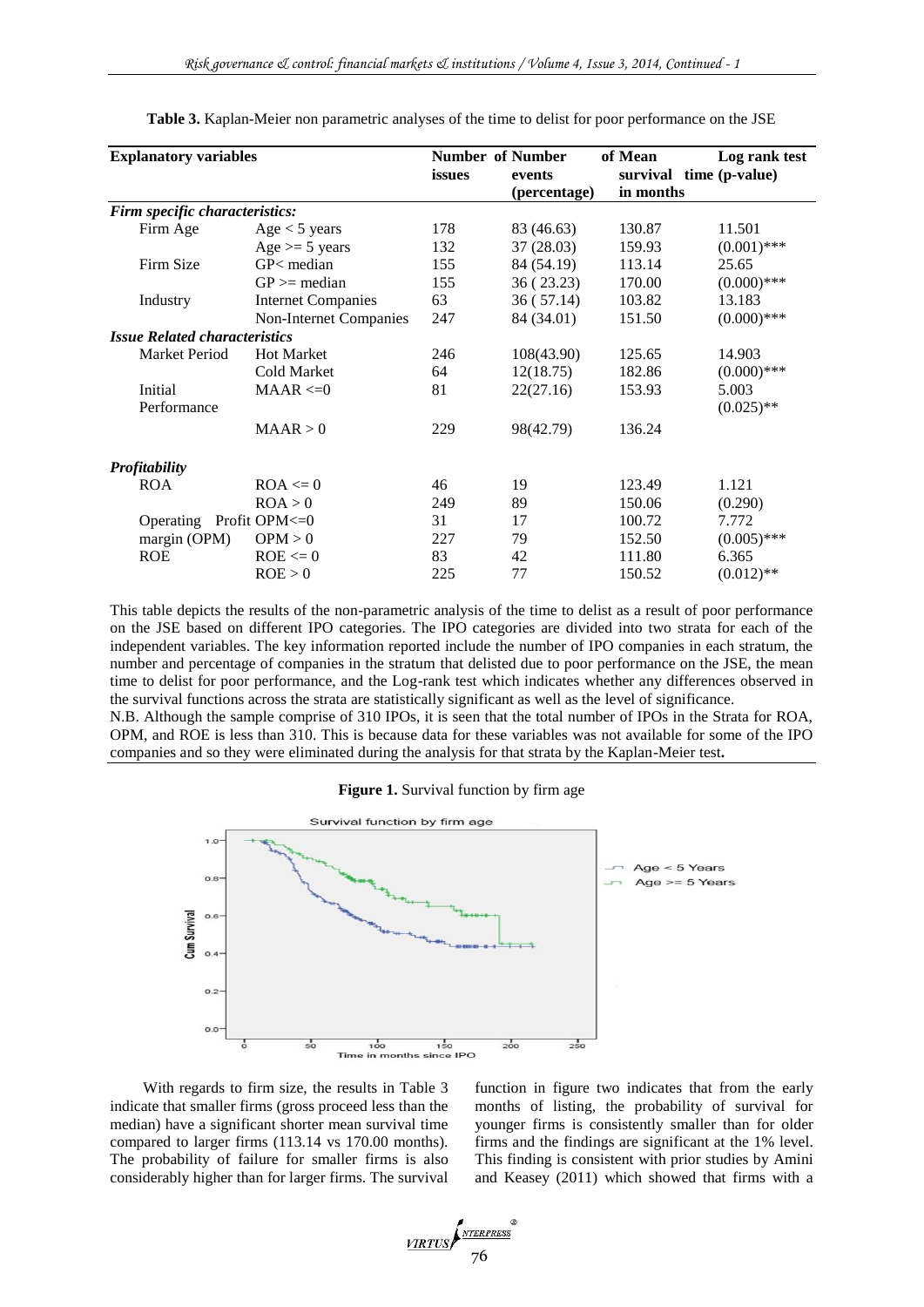higher than median gross proceed had a significantly higher mean time to failure and that the survival function of firms with a higher than median gross

proceed is for most of the time above those with a lower than median gross proceed.



**Figure 2.** Survival function by firm size (gross proceeds)

Prior studies have indicated IPO performance differences among companies in the internet and noninternet sectors. The results in Table 3 support these prior studies by indicated a significant difference in the mean survival time for IPOs between the internet and non-internet sectors. The results show that internet companies have a significantly shorter mean survival time (103.82 months) as compared to internet companies (151.5 months). The results also indicate that a higher percentage of internet companies delist for performance reasons compared to non-internet companies. This finding is consistent with studies by Demers and Joos (2007), which found a significant higher failure rate amongst high internet firms. The survival function in Figure 3 indicates that during the first few months after listing, no single trend is dominant as sometimes survival probability is higher for internet firms and sometimes it is higher for noninternet firms. However, after about the 35-40 months of trading, the survival probability of internet firms becomes consistently lower than for non-internet firms. This trend is significant at the 1% level as indicated by the Log-rank test.

**Figure 3.** Survival function by industry



Moreover, with regards to market period, the results on Table 3 show that IPOs listed during the hot market period on the JSE have a significant smaller mean survival time (125.65 months) compared to IPO listed during the cold market period (182.86 months). Also, 43.90% of IPOs listed during the hot market period delisted for poor performance on the JSE compared to the 18.75% of IPO listed during the cold market period. This finding is consistent with studies by Amini and Keasey (2011) which showed that firms going public during hot IPO markets have a significantly lower mean time to failure which is indicative of the lower quality of firms going public during hot periods (Loughran and Ritter 2004). This is because during the hot market period, investors are more optimistic about the firm's growth prospects, which makes it easy for new firms to go public (Demers and Joos, 2007). Moreover, looking at the survival function in Figure 4 indicates that from the early months of listing, no single trend is dominant as sometimes survival probability is higher for cold market IPOs and sometimes it is higher for hot market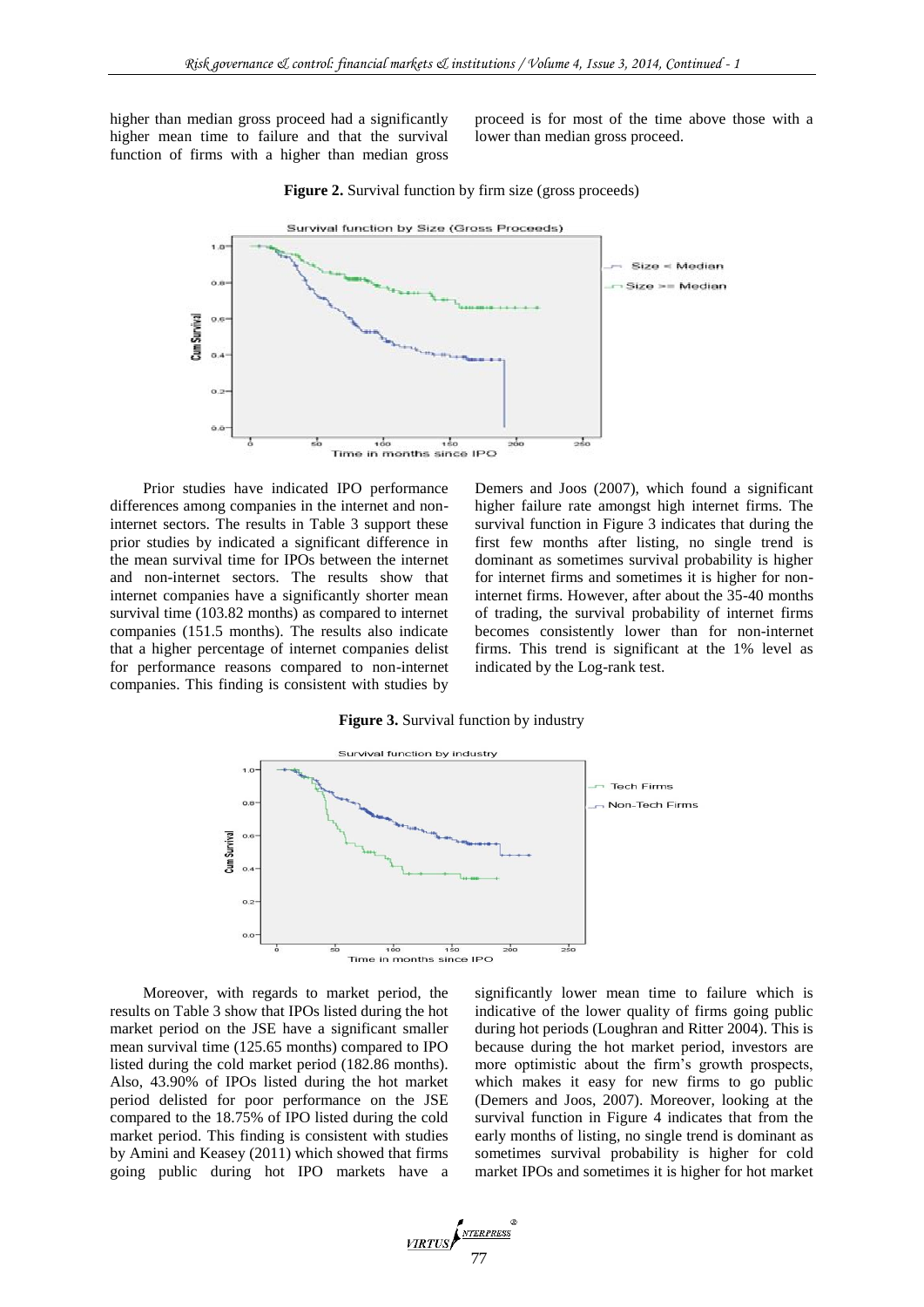IPOs; however after the 25 month, the survival probability of cold market IPOs becomes consistently lower than hot market IPOs. This finding contradicts studies by Amini and Keasey (2011), which established that the survival functions for firms going

public during hot market periods are not always below that of firms going public in cold market periods. This trend is significant at the 1% level as indicated by the Log-rank test.

#### **Figure 4.** Survival function by market period



With regards to initial performance, the results in Table 3 show that overpriced IPOs have a significant higher survival time (153.93%) compared to underpriced IPOs on the JSE (136.24%). Also, a larger percent (42.79%) of the underpriced IPOs delist for poor performance on the JSE compared to 27.16

% of overpriced IPOs. Moreover, looking at the survival function in Figure 5 shows the early months of listing, the probability of survival for underpriced firms is consistently smaller than for overpriced firms and the findings are significant at the 5% level.

**Figure 5.** Survival function by initial performance



With regards to the ROA, the results in Table 3 indicate that although the mean survival time for firms with an ROA less than or equal to zero, is less than that for IPO with an ROA greater than zero, the difference is not significant based on the Log-rank test. The survival function in Figure 6 indicates mixed trends between the IPOs in the two ROA strata. In the first few months after listing, IPOs with an ROA

greater than zero have a lower probability of survival, however, around the  $30<sup>th</sup>$  to  $40<sup>th</sup>$  trading month, the survival probability for IPOs with an ROA less than or equal zero receives a step fall and go below than of IPOs with an ROA greater than zero. The trend continues till around the  $150<sup>th</sup>$  trading month where the survival rate of both stratums becomes almost the same.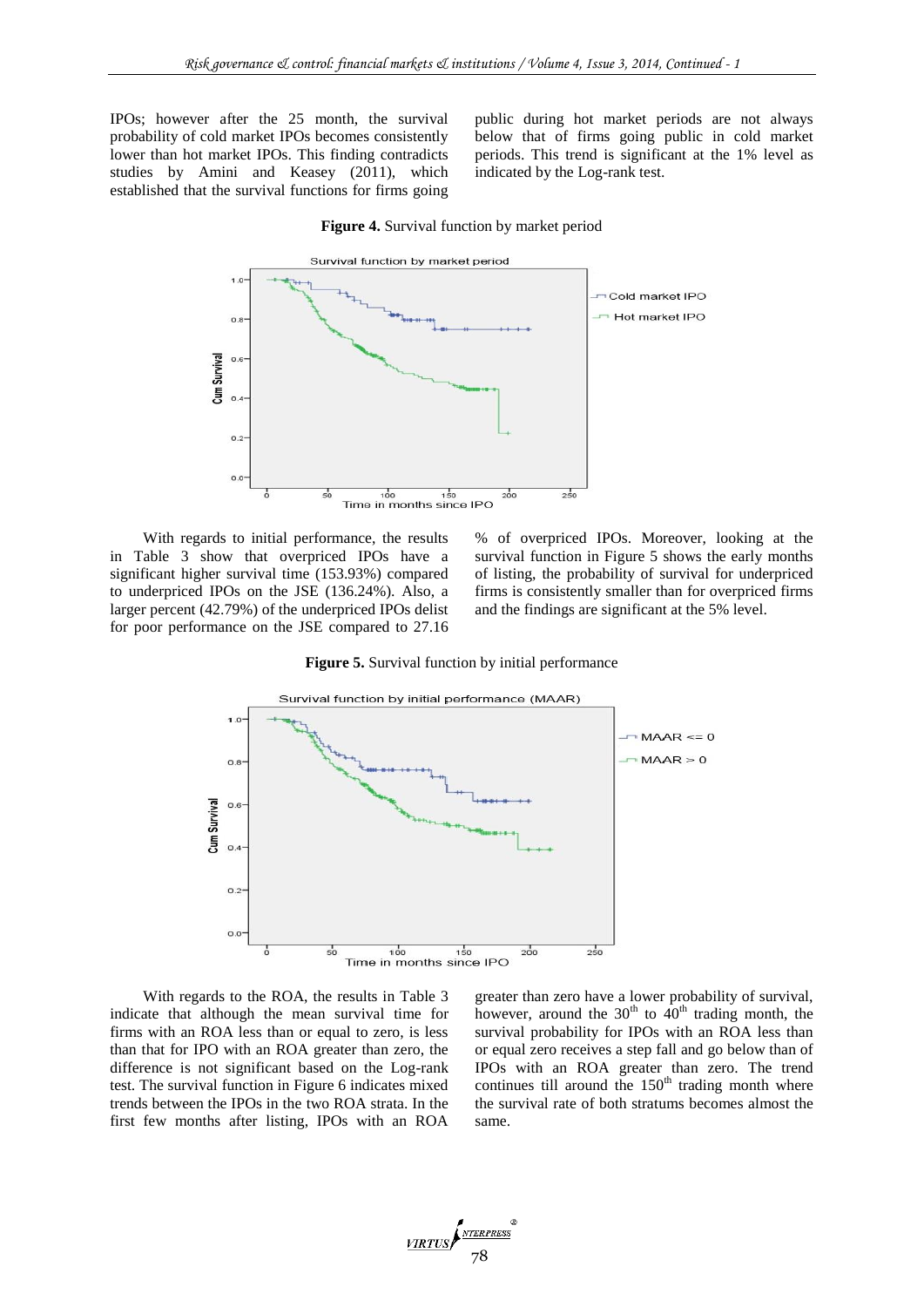**Figure 6.** Survival function by ROA



For the OPM, the results in Table 3 indicate that the mean survival time for IPOs with an OPM less than or equal to zero is significantly lower than that for IPOs with an OPM greater than zero (100.72 vs. 152.50). The survival function in Figure 7 indicates that the survival trend between the two strata is more visible from about the  $40<sup>th</sup>$  trading month. Here it is seen that at this time, the survival probability for IPOs with an OPM greater than zero is consistently higher than that for IPOs with and OPM less than or equal to zero. The findings are significant at the 1% level based on the Log-rank test.

#### **Figure 7.** Survival function by OPM



With regards to the ROE, the results in Table 3 indicate that the mean survival time for IPOs with an ROE greater than zero is significantly higher than that for IPOs with an ROE less than or equal to zero (150.52 vs. 118.80). However, the survival function in Figure 8 indicates that the trend is not consistent for the first 50 months of trading. The trends only

emerges after about the  $50<sup>th</sup>$  trading month where the survival probability of firms that had an ROE greater than zero is consistently higher than that for firms with an ROE less than or equal to zero. The results are significant at the 5% level based on the Log-rank test.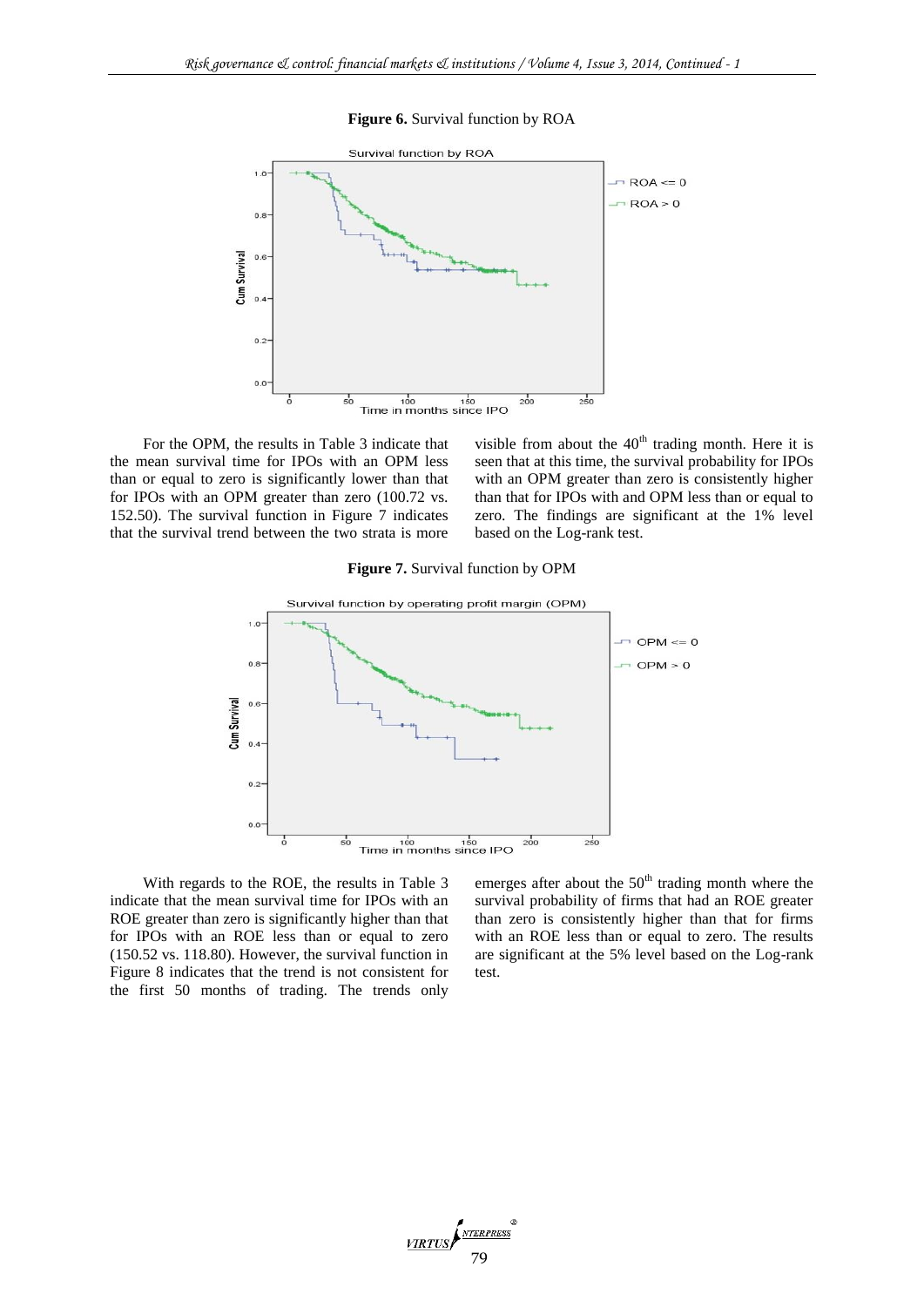**Figure 8.** Survival function by ROE



#### *4.3. Cox Proportional Hazard Model*

In this section, the Cox Proportional Hazard model is used to determine the explanatory variables that have a significant impact on the survivability of IPOs on the JSE. Based on the correlation results in Table 2, it is seen that the correlation coefficients for all the

explanatory variables is low indicating that there will be little or no effect of multicollinearity when including the variables in the cox regression model. The Cox Proportional Hazard is presented in Table 4 below.

| <b>Variable</b>                                                                                                                | <b>Model A</b> |           |        | <b>Model B</b> |           |        | Model C       |           |        |
|--------------------------------------------------------------------------------------------------------------------------------|----------------|-----------|--------|----------------|-----------|--------|---------------|-----------|--------|
|                                                                                                                                | Coef.          | P-Value   | Hazard | Coef.          | P-Value   | Hazard | Coef.         | P-Value   | Hazard |
|                                                                                                                                |                |           | Ratio  |                |           | Ratio  |               |           | Ratio  |
| $Log(1+Age)$                                                                                                                   | $-0.506$       | $0.005**$ | 0.603  | $-0.610$       | $0.001**$ | 0.543  | $-0.663$      | $0.003**$ | 0.515  |
| Log(Size)                                                                                                                      | $-0.679$       | $0.000**$ | 0.507  | $-0.687$       | $0.000**$ | 0.503  | $-0.730$      | $0.000**$ | 0.482  |
| <b>Internet Dummy</b>                                                                                                          | 0.413          | $0.046*$  | 1.511  | 0.259          | 0.218     | 1.296  | 0.336         | 0.207     | 1.399  |
| Market D                                                                                                                       |                |           |        | 1.099          | $0.001**$ | 3.000  | 1.262         | $0.001**$ | 3.532  |
| IR                                                                                                                             |                |           |        | 0.000          | 0.418     | 1.000  | $-0.001$      | 0.212     | 0.999  |
| <b>ROA</b>                                                                                                                     |                |           |        |                |           |        | 0.000         | 0.892     | 1.000  |
| <b>OPM</b>                                                                                                                     |                |           |        |                |           |        | $-0.006$      | $0.019*$  | 0.994  |
| <b>ROE</b>                                                                                                                     |                |           |        |                |           |        | $-0.004$      | $0.012*$  | 0.997  |
| Total                                                                                                                          | 310            |           |        | 310            |           |        | 310           |           |        |
| <b>Observations</b>                                                                                                            |                |           |        |                |           |        |               |           |        |
| Number of                                                                                                                      | 120            |           |        | 120            |           |        | 120           |           |        |
| Events                                                                                                                         |                |           |        |                |           |        |               |           |        |
| -2 Log-Likelihood 1212.965                                                                                                     |                |           |        | 1197.346       |           |        | 834.582       |           |        |
| Chi-square $(Sig.)$ 44.222                                                                                                     |                |           |        | 54.841         |           |        | 74.721        |           |        |
|                                                                                                                                | $(0.000)$ ***  |           |        | $(0.000)$ ***  |           |        | $(0.000)$ *** |           |        |
| This Table presents the results of the Cox Proportional Hazard Model. Three models are depicted in the table based on selected |                |           |        |                |           |        |               |           |        |

explanatory variables. Model A is based on the firm specific characteristics. In model B, in addition to the firm specific characteristics, market related characteristics are included. Model C includes all the variables in model B, plus the profitability variables

The results of the Cox Proportional hazard model are presented in Table 4 for models A, B, and C. For each model, the coefficients, p-value and hazard ratio are presented. The dependent variable is based on hazard rate of IPOs (i.e. IPO firms that have been delisted for poor performance on the JSE). For each of the variables in the model, a positive coefficient increases the hazard rate and decrease the survival time for an IPO firm, while a negative coefficient decreases the hazard rate and increases the survival time. The Chi-square statistics for all three models shows that all models are highly significant.

In model A, all three variables significantly affect the hazard rate of IPOs in the JSE. Firm age and size have a negative coefficient indicating that the older or larger a firm is at the time of IPO

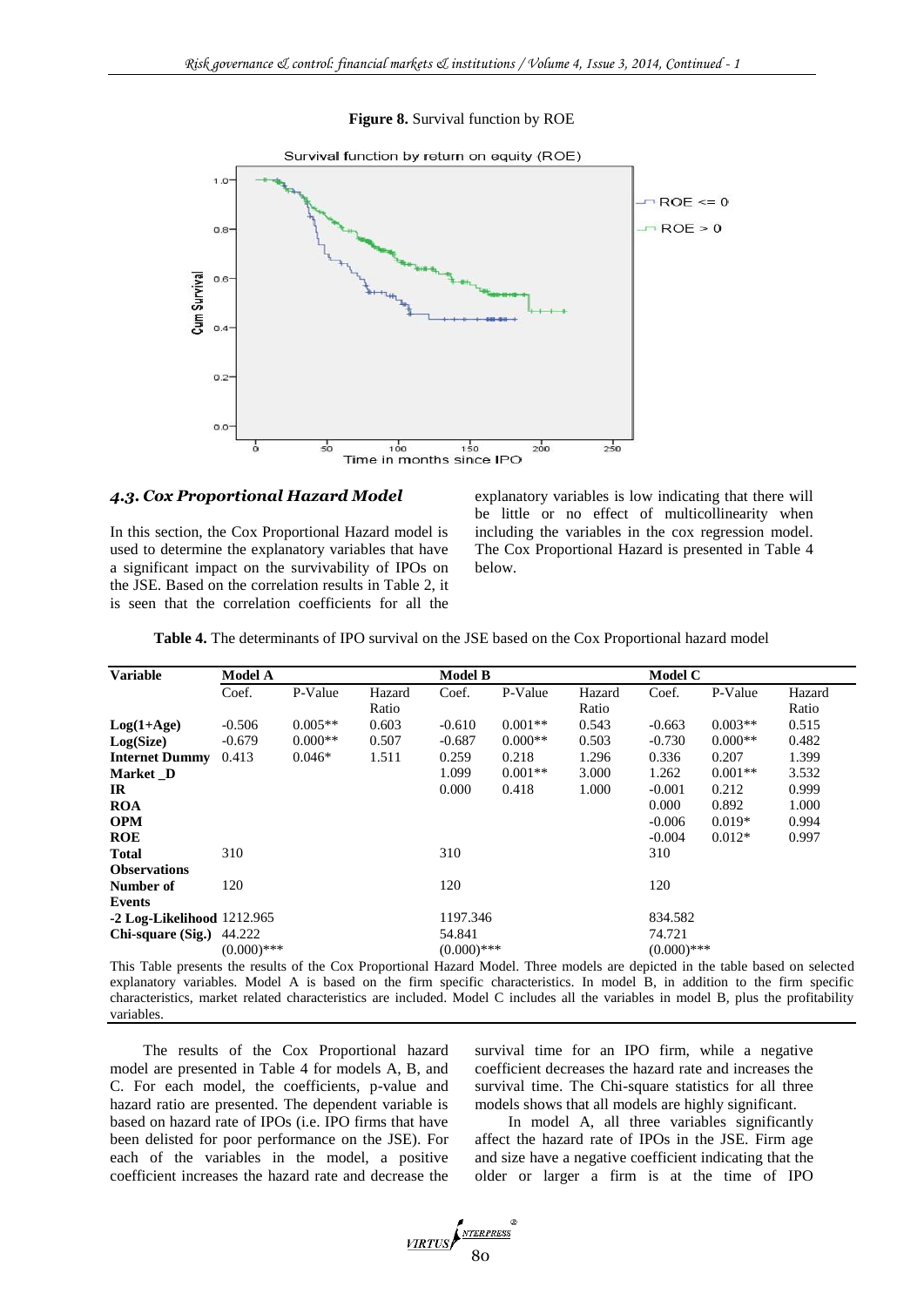significantly reduces the risk of the firm being delisted from the JSE due to poor performance. The findings are in line with prior studies which have indicated that firm age (Peristiani & Hong, 2004; Amini & Keasey, 2011; Hensler et al., 1997) and firm size (Hensler et al., 1997; Espenlaub, Khurshed and Mohamed, 2009) are significant predictors of IPO survival. These results however contradict the findings of Yang and Ding (2012) who found that firm age and size did not have a significant effect of IPO survival. Nonetheless, the results confirm the arguments of many researchers (Carpentier and Suret 2011; Demers and Joos 2007; Hensler et al. 1997; Jain and Martin 2005; Ritter 1991) that firm age is a valuable underlying risk proxy for IPO firms. The positive coefficient for the internet dummy indicates that being an internet firm increases the hazard rate of the IPO Company. This finding is congruent with prior studies (Hamza and Kooli, 2010; Botman et al., 2013) that document a significantly higher failure rate for internet sector IPOs.

In model B, we include the effect of the market period and initial returns to the three variables of model A. The results in Model B indicate that when taking all five variables into consideration, firm age and size still have a negative significant effect on IPO survival; however, the effect of the industry becomes insignificant. This indicates that adding the market period and the initial return eliminates the effect of whether an IPO firm is an internet or non-internet firm. This is contrary to the findings of Hamza and Kooli (2010) who found the relationship between internet firms and survival to be significant with the effect of market period captured in the model. For the included market variables, the initial returns of the IPO firm has no significant relationship with the survival rate of the IPO, however, the market period significantly affects the survival rate of the IPO. The findings for the initial returns are contrary to studies by Espenlaub, et al, 2010 and Hensler et al. (1997) who elucidated that initial returns are positively related to the survivability of IPOs. Nonetheless, it supports the findings of Amini and Keasey (2011) who found that initial returns did not significantly affect IPO survivability. The significant effect of market period on IPO survivability confirms the findings of prior studies (Carpentier & Suret, 2007; Boubakri et al., 2005, Demer & Joos, 2006). The positive coefficient confirms the view that the survivability of an IPO company is significantly reduced when it is listed during the hot market. Converse to these results, the Cox proportional hazard model for British IPOs by Amini and Keasey (2011) showed that the market period had no significant effect on the survivability of British firms.

In Model C, three financial ratios (ROA, NPM, and ROE) are added to the explanatory variables in model B. After including the financial variables, variables such as the age, size, and market period still maintain a significant relationship with IPO survivability on the JSE. For the included financial variables in the model, only the ROA did not significantly influence the survivability of the IPOs. This contradicts findings by Espenlaub et al (2010) who established that pre ROA had a highly statistically significant, positive impact on IPO survival. Also, Peristiani and Hong (2004) found a strong and statistically significant negative relationship between pre ROA and IPO survival. Both the NPM and ROE have a negative coefficient indicating that the higher the NPM or the ROE of a firm, the higher its survival on the JSE.

### **5. Conclusion**

The purpose of this paper was to establish the determinants of IPO survival on the JSE. Using the Kaplan-Meier test, this study established that firms less than five years prior to listing on the JSE have a significant smaller mean survival time; firms with a gross proceed less than the median have a significant shorter mean survival time; overpriced IPOs have a significant higher survival time; IPOs listed during the hot market period on the JSE have a significant smaller mean survival time and IPOs with ROA, OPM and ROE less than or equal to zero have a low mean survival time. In addition, being in the internet industry significantly shorten mean survival time. These findings are consistent with other international studies across different stock markets. This provides empirical evidence on the JSE for which investors and companies can base their investment decisions.

In establishing the determinants of IPO survival on the JSE, the results from the cox proportional hazard model showed that across all three models ( A, B and C), the predominant factors identified were the firms age, size, and market period as the all had a significant relationship with IPO survivability on the JSE. Also, ROE and OPM were also found to have significant relationship with IPO survivability on the JSE, while factors such as the initial return and ROA did not significantly influence the survivability of the IPOs based on model C. It is therefore recommended that investors should consider these factors when predicating a company's likelihood of survival on the JSE. Future studies could focus on the survivability of Penney stocks in the JSE Alternative exchange (AltX) and examine their oath to success into the JSE main board.

#### **References**

- 1. Ahmad, W. (2012), "*Lockup Agreements and Survival of IPO Firms"*. [Online], retrieved from: [http://efmaefm.org/0EFMAMEETINGS/EFMA%20A](http://efmaefm.org/0EFMAMEETINGS/EFMA%20ANNUAL%20MEETINGS/2012-Barcelona/phd/Lockup%20Agreements%20and%20Survival%20of%20IPO%20Firms.pdf) [NNUAL%20MEETINGS/2012-](http://efmaefm.org/0EFMAMEETINGS/EFMA%20ANNUAL%20MEETINGS/2012-Barcelona/phd/Lockup%20Agreements%20and%20Survival%20of%20IPO%20Firms.pdf) [Barcelona/phd/Lockup%20Agreements%20and%20Su](http://efmaefm.org/0EFMAMEETINGS/EFMA%20ANNUAL%20MEETINGS/2012-Barcelona/phd/Lockup%20Agreements%20and%20Survival%20of%20IPO%20Firms.pdf) [rvival%20of%20IPO%20Firms.pdf.](http://efmaefm.org/0EFMAMEETINGS/EFMA%20ANNUAL%20MEETINGS/2012-Barcelona/phd/Lockup%20Agreements%20and%20Survival%20of%20IPO%20Firms.pdf) [Accessed 22 April, 2013].
- 2. Alli, L.K., Subrahmanyam, V. and Gleason, C.K. (2010), "Short- and Long-Run Performance of Initial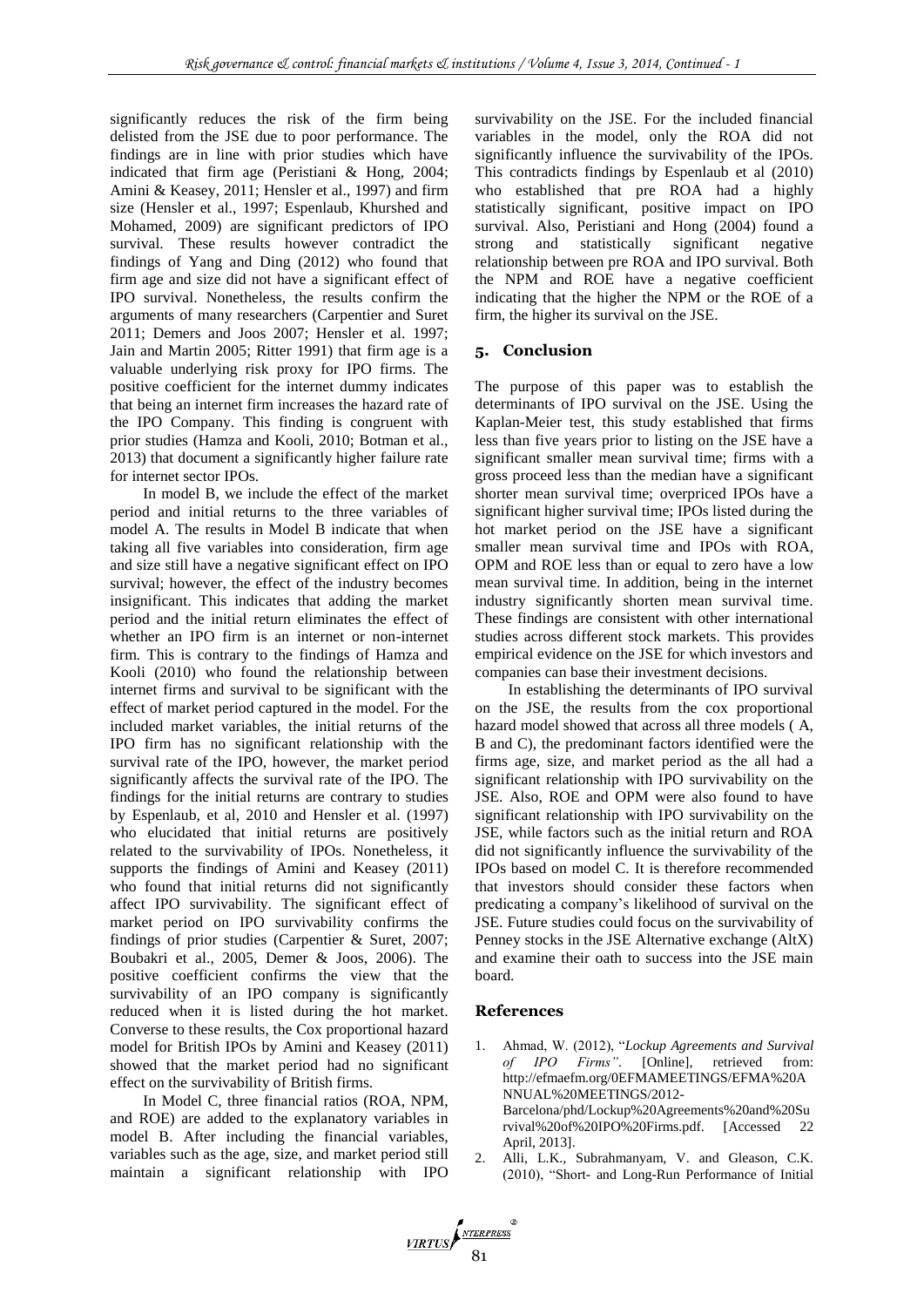Public Offerings in Post-apartheid South Africa", Journal of African Business, Vol.11. pp. 1-25.

- 3. Alti, A. (2005), "IPO market timing", *Review of Financial Studies*, Vol. 6, pp.1681-1709.
- 4. Altman, E.I. (1968), "Financial ratios, discriminant analysis, and the prediction of corporate bankruptcy", *Journal of Finance,* Vol. 23 No. 4, pp. 589-609.
- 5. Amini, S. and Keasey, K. (2011), "The Survivability of Small British IPOs" [Online], retrieved from: [http://69.175.2.130/~finman/Istanbul/Papers/The\\_survi](http://69.175.2.130/~finman/Istanbul/Papers/The_survivability_of_small_British_IPOs.pdf) [vability\\_of\\_small\\_British\\_IPOs.pdf](http://69.175.2.130/~finman/Istanbul/Papers/The_survivability_of_small_British_IPOs.pdf) [Accessed 14<sup>th</sup> March, 2013].
- 6. Audretsch, D.B. and Lehmann, E.E. (2005). "The effects of experience, ownership, and knowledge on IPO survival: Empirical evidence from Germany", *Review of Accounting and Finance, pp.*413-33.
- 7. Bartov, E., Mohanram, P. and Seethamraju. C. (2002), "Valuation of Internet Stocks - An IPO Perspective", *Journal of Accounting Research*, Vol. 40, pp. 321–46.
- 8. Beaver, W.H. (1966). "Financial ratios as predictors of failure", *Journal of Accounting Research,* Vol. 4, pp.71-111.
- 9. Bhattacharya, N., Demers, E.A. and Joos, P. (2006), "Learning from History to Predict Failures in Nascent Stage Industries." Working paper, Insead, Tilburg, and Southern Methodist University
- 10. Botman, M., van der Goot, T. and van Giersbergen, P. (2009), "What Determines the Survival of Internet IPOs?", *Applied Economics*, Vol. 41 No.5, pp. 547- 561.
- 11. Boubakri. N., Kooli, M. and L'Her, J. (2005), "Is there any life after going public? Evidence from the Canadian market", *Journal of Private Equity*, pp.1-12.
- 12. Carpentier, C. and Suret, J. (2007). The survival and success of penny stock IPOs: Canadian Evidence*.* [Online], retrieved from: [https://www.eurofidai.org/fr/en/en/Carpentier\\_2007.pd](https://www.eurofidai.org/fr/en/en/Carpentier_2007.pdf) [f.](https://www.eurofidai.org/fr/en/en/Carpentier_2007.pdf) [Accessed 20 June, 2014].
- 13. Carpentier, C. and Suret, J. (2011), "The survival and success of Canadian penny stock IPOs", *Small Business Economics*, Vol. 36, pp.101–121.
- 14. Caves, R.E. (1996), Multinational Enterprise and Economic Analysis, Cambridge University Press, Cambridge
- 15. Chancharat, N., Krishnamurti, C. and Tian, G. G. (2009), When the going gets tough: board capital and survival of new economy IPO firms. Asian Finance Association 2009 International Conference (pp. 1-40), Brisbane, Australia: University of Queensland.
- 16. Cybinski, P. (2001), "Description, explanation, prediction: the evolution of bankruptcy studies?" *Managerial Finance*, Vol. 27 No.4, pp. 29-44.
- 17. Demers, E. and Lewellen, K. (2003), "The Marketing Role of IPOs: Evidence from Internet Stocks", *Journal of Financial Economics,* Vol. 68, pp. 413-437.
- 18. Demers, E. and Joos, P. (2007), "IPO Failure Risk", *Journal of Accounting Research*, Vol. 45 No.2, pp. 333-371.
- 19. Doeswij, R.Q., Hemmes, H.S. and Venekamp, R.H. (2006), "25 years of Dutch IPOs: an examination of frequently cited IPO anomalies within the main sectors and during hot and cold issue periods", *De Economist,* Vol. 154, pp.154-405.
- 20. Drobetz, W., Kammerman, M. and Wälchli, U. (2005), "Long-run performance of Initial Public Offerings: The

evidence for Switzerland", *Schmalenbach Business Review*, Vol. 57 No.3, pp.253-275.

- 21. Espenlaub, S., Khurshed, A. and Mohamed, A. (2009), "A study of the survival of new listings on the UK Alternative Investment Market (AIM)" [Online], retrieved from: [https://research.mbs.ac.uk/accounting](https://research.mbs.ac.uk/accounting-finance/Portals/0/docs/IsAIMaCasinoAstudyofthesurvivalofnewlistings.pdf)[finance/Portals/0/docs/IsAIMaCasinoAstudyofthesurvi](https://research.mbs.ac.uk/accounting-finance/Portals/0/docs/IsAIMaCasinoAstudyofthesurvivalofnewlistings.pdf) [valofnewlistings.pdf.](https://research.mbs.ac.uk/accounting-finance/Portals/0/docs/IsAIMaCasinoAstudyofthesurvivalofnewlistings.pdf) [Accessed 12 July, 2014].
- 22. Espenlaub, S., Khurshed, A. and Mohamed, A. (2010), "IPO Survival in a Reputational Market", *Journal of Business Finance & Accounting*, Vol. 39 No. 3, pp. 427-463.
- 23. Esteve-Pe´rez, S. and Man˜ez-Castillejo, A. J. (2006), "The Resource-Based Theory of the Firm and Firm Survival", *Small Business Economics*, Vol. 30, pp.231– 249
- 24. Fama, E.F. and French, K.R. (2004), "Newly listed firms: Fundamentals, survival rates, and returns", Journal of Financial Economics, Vol.73 No.2. pp. 169– 229.
- 25. [Gounopoulos,](http://surrey.academia.edu/DimitriosGounopoulos) D. (2011). *Insights into the Performance of Dutch IPOs.* [Online], retrieved from: [http://www.academia.edu/729843/Insights\\_into\\_the\\_P](http://www.academia.edu/729843/Insights_into_the_Performance_of_Dutch_IPOs) erformance of Dutch IPOs. [Accessed  $5<sup>th</sup>$  May, 2014].
- 26. Hamza, O. and Kooli, M. (2010). Does Venture Capitalists Reputation Improve the Survival Profile of IPO Firms? Working Paper.
- 27. Helwege, J. & Liang, N. 2002. *Initial public offerings in hot and cold markets. Working paper*. [Online], retrieved from: [http://www.federalreserve.gov/pubs/feds/2003/200304/](http://www.federalreserve.gov/pubs/feds/2003/200304/200304pap.pdf) [200304pap.pdf.](http://www.federalreserve.gov/pubs/feds/2003/200304/200304pap.pdf) [Accessed  $5<sup>th</sup>$  June, 2014].
- 28. Hensler, D.A., Rutherford, R.C. and Springer, T.M. (1997). The survival of initial public offerings in the aftermarket. *Journal of Financial Research*, Vol. 20 No. 1, pp.93-110
- 29. Inman M.K. (1991), "Z-Scores and Recent Events: Do they shed any light?", *Management Accounting, pp.*  44-48.
- 30. Jain, B., & Martin, C. 2005. The association between audit quality and post-IPO performance: A survival analysis approach. *Review of Accounting and Finance*, 4(4), 50-75.
- 31. Knauff, P., Roosenboom, P. and van der Goot, T. (2003), "Is accounting information relevant to valuing European internet IPOs?" *New Venture Investment: Choices and Consequences, pp.* 1-301.
- 32. Kooli, M. and Meknassi, S. (2007), "The survival profile of U.S. IPO issuers 1985-2005", *Journal of Wealth Managemen*t, pp.37-52.
- 33. Laitinen, E.K. (1992), "Prediction of failure of a newly founded firm", Journal of Busines Venturing, Vol. 11 No. 4, pp. 323-340.
- 34. Lamberto, A. P. and Rath, S. (2008). The survival of initial public offerings in Australia, *Working Paper,* Curtin University of Technology.
- 35. LeClere, M. J. (2000), "The occurrence and timing of events: Survival analysis applied to the study of financial distress" *Journal of Accounting Literature,*  Vol. 19, pp.158-189.
- 36. Loughran, T. and Ritter, J. (2004), "Why Has IPO Underpricing Changed Over Time?" *Financial Management*, Vol. 33, pp.5-37.
- 37. Neneh, B.N. and Smit, A.V.A. (2013), "Underpricing of IPOs during hot and cold market periods on the South African Stock Exchange (JSE)", *International*

VIRTUS ANTERPRESS